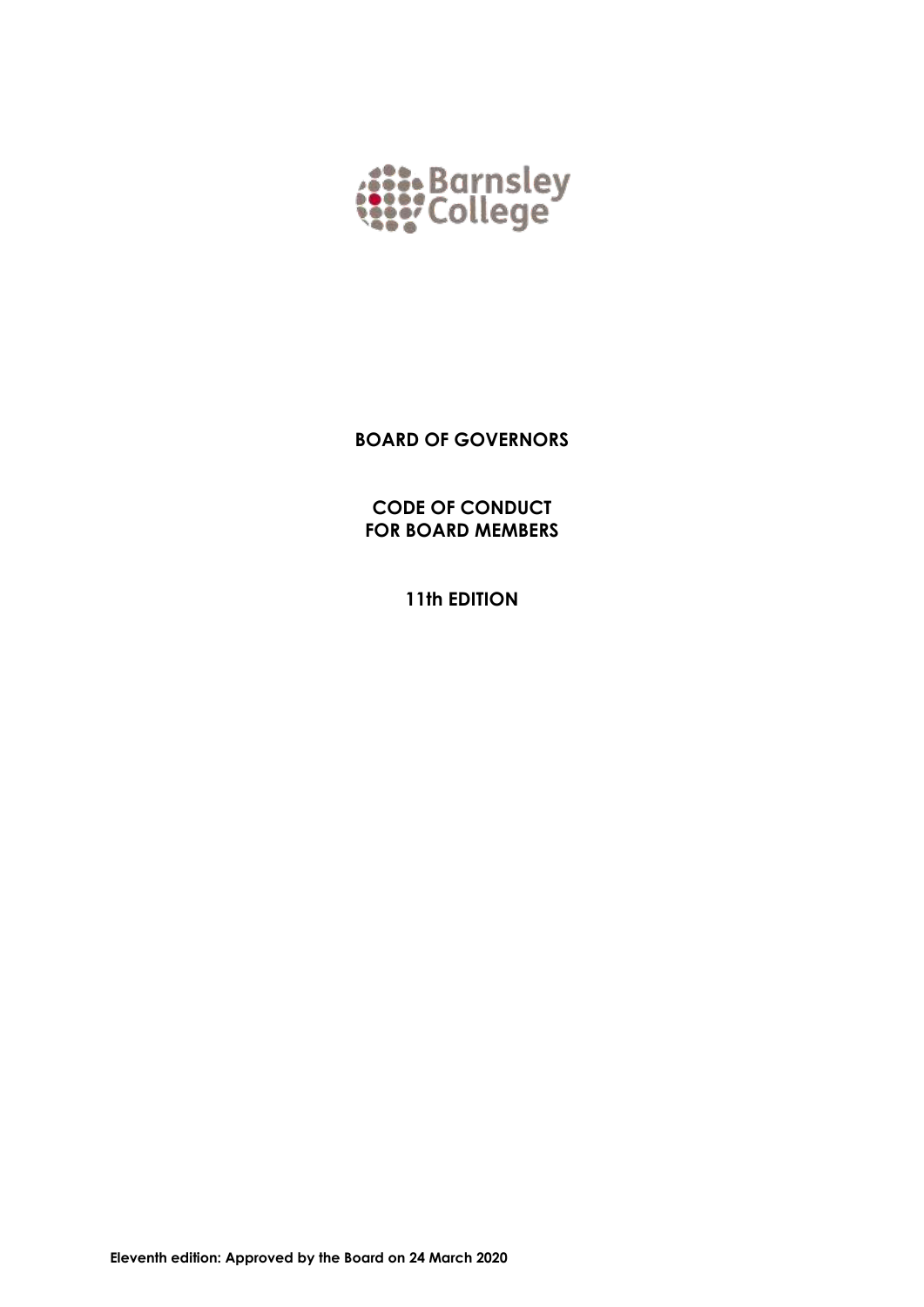# **CONTENTS**

| 1           |  |
|-------------|--|
| $\mathbf 2$ |  |
| 3           |  |
| 4           |  |
| 5           |  |
| 6           |  |
| 7           |  |
| 8           |  |
| 9           |  |
| 10          |  |
| 11          |  |
| 12          |  |
| 13          |  |
| 14          |  |
|             |  |
|             |  |
|             |  |
|             |  |
|             |  |
|             |  |

Eleventh edition<br>Tenth edition Ninth edition<br>Eighth edition Seventh Edition:<br>Sixth Edition: Fifth Edition:<br>Fourth Edition:<br>Third Edition: rning Lamon.<br>Second Edition:<br>First Published:

February 2020<br>March 2018 March 2018<br>May 2013<br>May 2010<br>May 2010<br>March 2003<br>July 2001<br>Sept 2000<br>March 2000<br>June 1995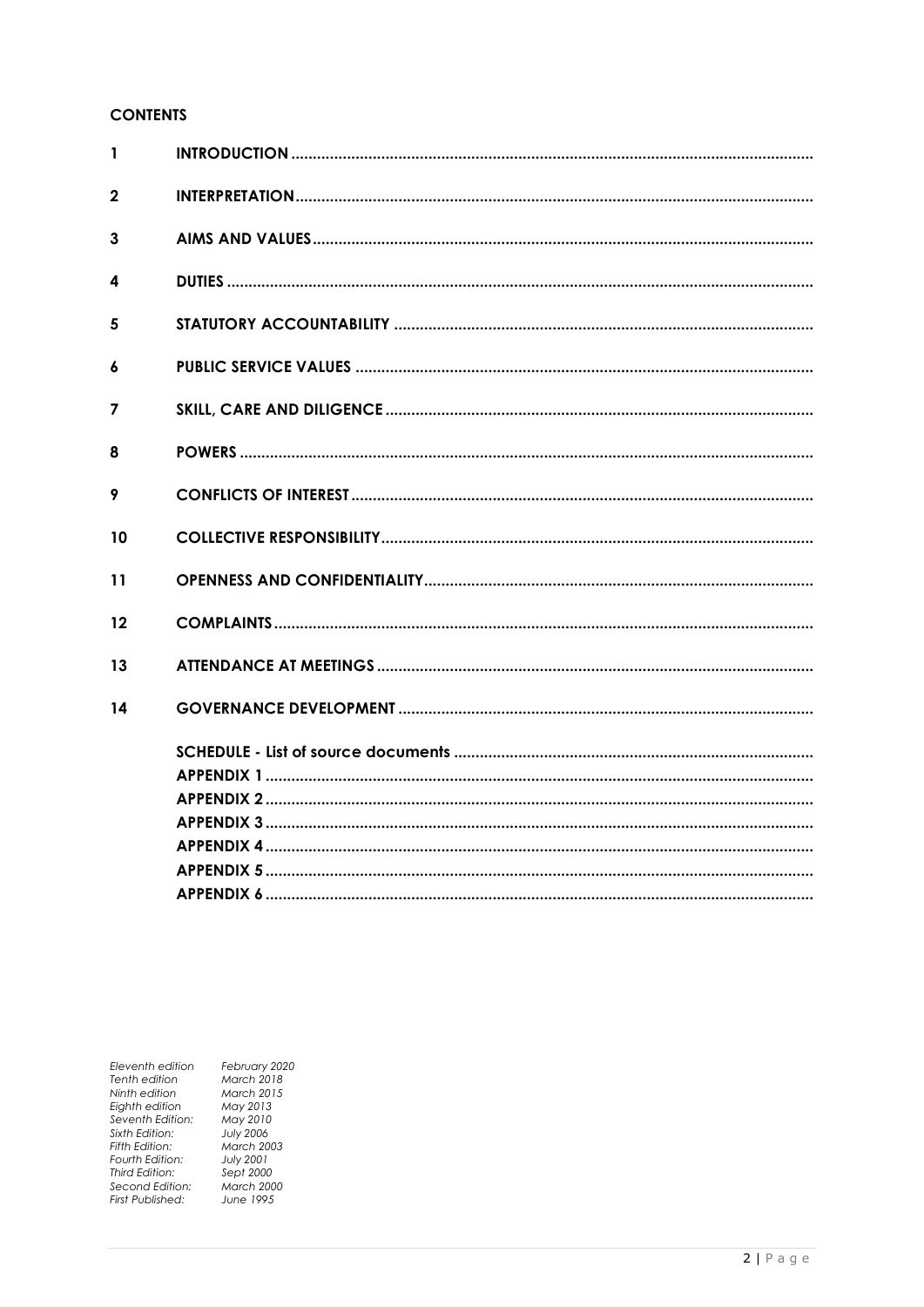## **CODE OF CONDUCT FOR BOARD MEMBERS**

## 1. **INTRODUCTION**

- 1.1 This Code is intended as a guide, to indicate the standards of conduct and accountability which are expected of board members to enable them to understand their legal and ethical duties and to assist them both in carrying out those duties and in their relationship with the Board and Principal as the Chief Executive. This Code therefore is aimed at promoting effective, well informed and accountable college governance, and is not intended to be a definitive or authoritative statement of the law or good practice.
- 1.2 In addition to this Code, members are recommended to familiarise themselves with the source documents listed in the Schedule.
- 1.3 If a member is in doubt about the provisions of this Code or any of the source documents, the Clerk should be consulted and, if necessary, professional advice should be obtained. Ultimate responsibility for the appropriateness of conduct as a member of the College and for any act or omission in that capacity however, rests with the individual member.
- 1.4 This Code applies to every committee or working party of the Board and to every subsidiary company or joint venture of the College to which members may be appointed.
- 1.5 By accepting appointment to the Board, each member agrees to accept the provisions of this Code.
- 1.6 Each Board member, by accepting the provisions of this Code, agrees that any breach of the Code by them may lead to the termination of their appointment as a Member, in accordance with clause 9 of the Board's Instrument and Articles of Government.

## 2. **INTERPRETATION**

In this Code the following expressions shall have the following meaning:-

- 2.1 'Code of Good Governance' means the Code of the Good Governance for English Colleges' issued by the Association of Colleges in March 2015 as updated January 2019 and adopted by the Board;
- 2.2 'ESFA' means the Education and Skills Funding Agency or any successor body;
- 2.3 'College' means this College;
- 2.4 'Mission Statement' means the statement set out at clause 3.1
- 2.5 'College core values' means those core values set out at paragraph 3.2 of this Code or such other core values as may be agreed by the Board from time to time, for example in a Public Value Statement;
- 2.6 'Board means the further education corporation which was established for the purpose of conducting the College;
- 2.7 'Board member', 'Chair', 'Principal', and 'Clerk' mean respectively the Member of the Board of the College, the Chair of the Board, the Principal of the College and the Clerk to the Board;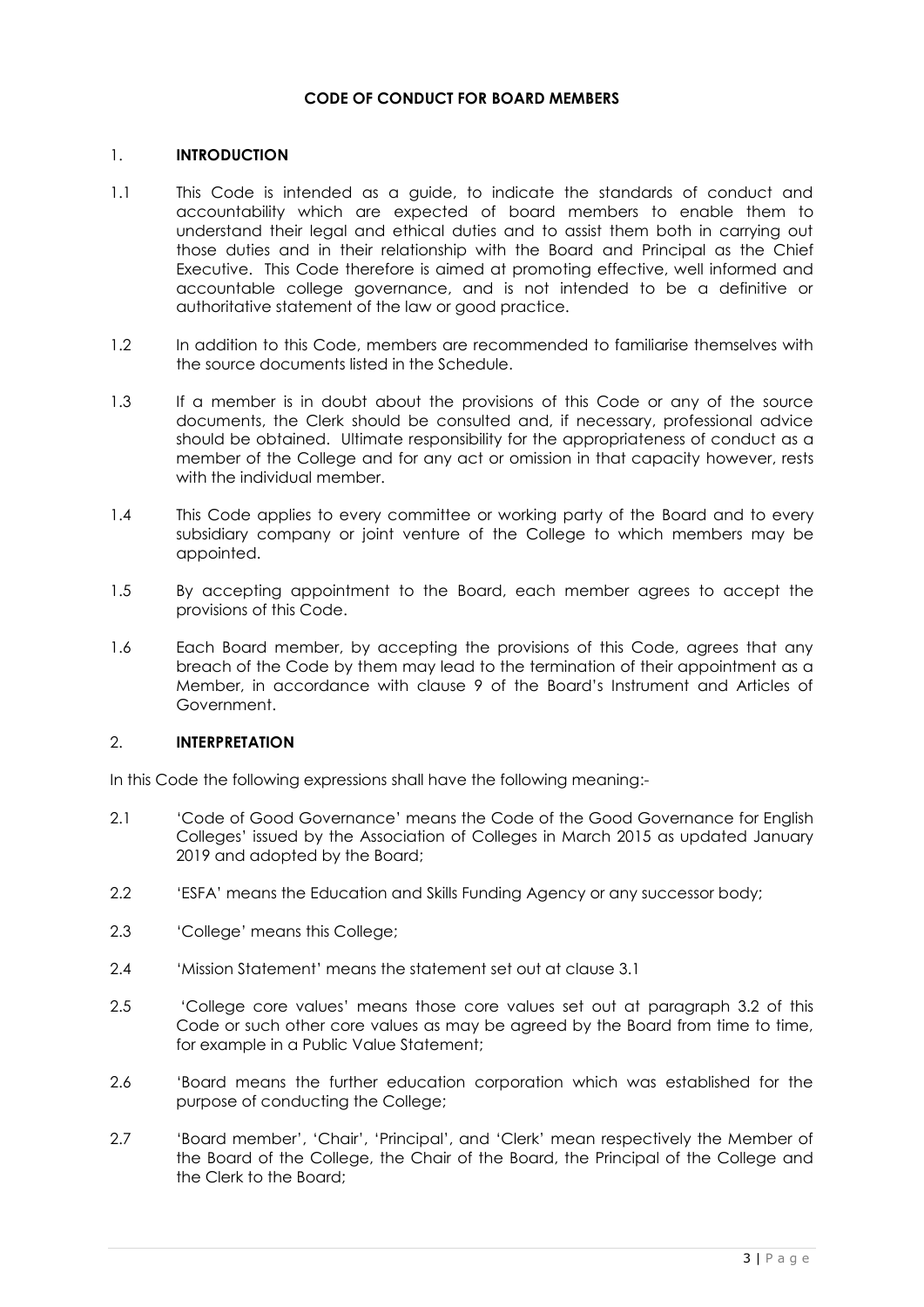- 2.8 'DfE means the Department for Education
- 2.9 All other definitions have the same meanings as given in the College's Instrument and Articles of Government; and Words imparting one gender impart any gender.

## 3. **AIMS AND VALUES**

- 3.1 Barnsley College is committed to being actively involved in the economic, social and cultural development of its community. This is through collaborative partnership working and the innovative engagement and creation of opportunities for the practical benefit of the people, businesses and communities that we serve. The College's Mission (or Purpose) is to ensure that all its Students have a great time, achieve their aims and progress onto work or higher education. 3.2 The College's vision, 'Transforming Lives, together with the corporate objectives of the College agreed by the Board from time to time seek to encapsulate the core purposes and aims of the College. Board members should have due regard to these purposes and aims and to the Core Values when conducting the business of the Board and considering the activities and proposed activities of the College. The College's values are: Aspirational, Supportive, Caring, Respectful and Genuine.
- 3.3 The Board recognises its obligations to all those with whom it and/or the College have dealings, including students, employees, suppliers, other educational institutions and the wider community. In particular, the Board is committed to:-
	- Having close regard to the voice of the learner;
	- Combating any discrimination within the College on the grounds of the characteristics protected by the Equality Act 2010 ("the 2010 Act") and promoting equality in accordance with its duty under the 2010 Act;
	- Upholding the principles set out in the College's Charter, copies of which are available from the Clerk; and
	- Engaging with the community which the College serves in order to understand and meet its needs, in accordance with the College's Public Value Statement and vision and
	- Observing its duty under the Education (No 2) Act 1986 to take reasonable steps to ensure freedom of speech for members of the College community and visiting speakers, and its duty under the Counter Terrorism and Security Act 2015 to have regard to the need, when exercising its functions, to prevent people from being drawn into terrorism.
- 3.4 The Board is also committed to ensuring that it conducts its business in accordance with the highest ethical standards as set out in more detail in this Code.

## 4. **DUTIES**

- 4.1 Board members are in the position of charity trustees and as such owe a fiduciary duty to the College. This means that they should show it the highest loyalty and act in good faith in its best interests. Each member should act honestly, diligently and (subject to the provisions appearing in paragraph 10 of this Code relating to collective responsibility) independently. The actions of members should promote and protect the good reputation of the College and the trust and confidence of those with whom it deals.
- 4.2 Decisions taken by members at meetings of the Board and its committees must not be for any improper purpose or personal motive. Decisions taken must always be for the benefit of the College, its students and staff and other users of the College and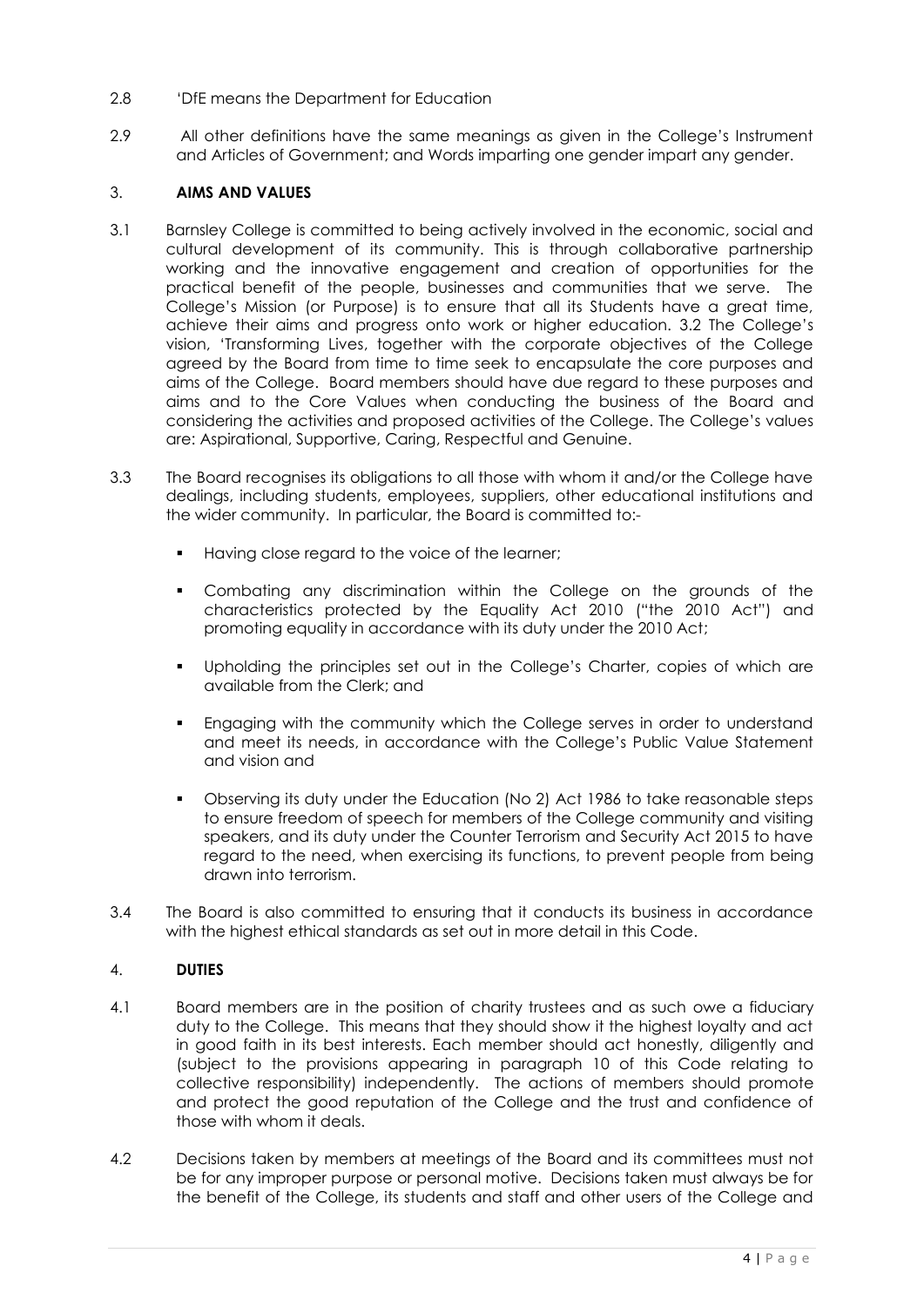must be taken with a view to safeguarding public funds. Accordingly, members must not be bound in their speaking and voting by mandates given to them by other bodies or persons (including the bodies that elected them).

- 4.3 Board members must observe the provisions of the College's Instrument and Articles of Government and in particular the duty to give immediate notice to the Clerk should they become disqualified from continuing to hold office and also the responsibilities given to the Board by the College's Articles of Government. Those responsibilities, including a list of "reserved" responsibilities which are so important that they must not be delegated, are set out in Appendix 3.
- 4.4 Board members should comply with the Standing Orders and terms of reference of the Board and its committees to ensure that the Board conducts itself in an orderly, fair, open and transparent manner. Board members must keep those Standing Orders and terms of reference under periodic review.
- 4.5 Board members should also have regard to the different, but complementary, responsibilities given to the Principal as the College's Chief Executive. The responsibilities given to the Principal by the College's Articles of Government are set out in Appendix 4. Whereas it is the Board's function to decide strategic policy and overall direction and to monitor the performance of the Principal and any other senior post holders, it is the Principal's role to implement the Board's decisions, and to manage the College's affairs within the budgets and framework fixed by the Board. Board members should work together so that the Board and the Chief Executive perform their respective roles effectively.
- 4.6 Members should refer to the Clerk for advice relating to the governance functions which are set out in Appendix 4 and have regard to the Clerk's independent advisory role.

## 5. **STATUTORY ACCOUNTABILITY**

- 5.1 Members are collectively responsible for observing the duties set out in the Conditions of Funding Agreement which the College has entered into with ESFA as a condition of receiving public funds. A brief is set out in Appendix 5.
- 5.2 Although the ESFA is the main provider of funds to the College, members should note that they are also responsible for the proper use of income derived from other sources, such as the Office for Students (OfS) and the European Union (EU) and for the control and monitoring of expenditure of such income, in order to meet the requirements of the relevant funding body and public audit. Where funding is received directly from OfS the College will have a funding agreement with OfS as set out in the OfS's terms and conditions of funding for further education and sixth form colleges which sets out the basis on which such funding is provided. Where OfS funding is received indirectly via a collaboration with an OfS funded institution, such funding will be subject to obligations contained in the memorandum of cooperation between the College and that institution.
- 5.3 As Accounting Officer for the ESFA, its Chief Executive is directly responsible and accountable to Parliament for ensuring that the uses to which the ESFA puts its funds are consistent with the purposes for which the funds were given and comply with the conditions attached to them. The Principal, as accounting officer for the College, is also directly responsible and accountable to Parliament, through the Committee of Public Accounts, for the effective stewardship by the College of public funds. The Principal may be required to appear before the Committee of Public Accounts, alongside the Chief Executive of Skills Funding, to give an account of the use made by the College of such funds. The Board is accountable to Parliament for ensuring the financial health of the College, and to the Courts for ensuring that the College is conducted in accordance with the Education Acts and the general law.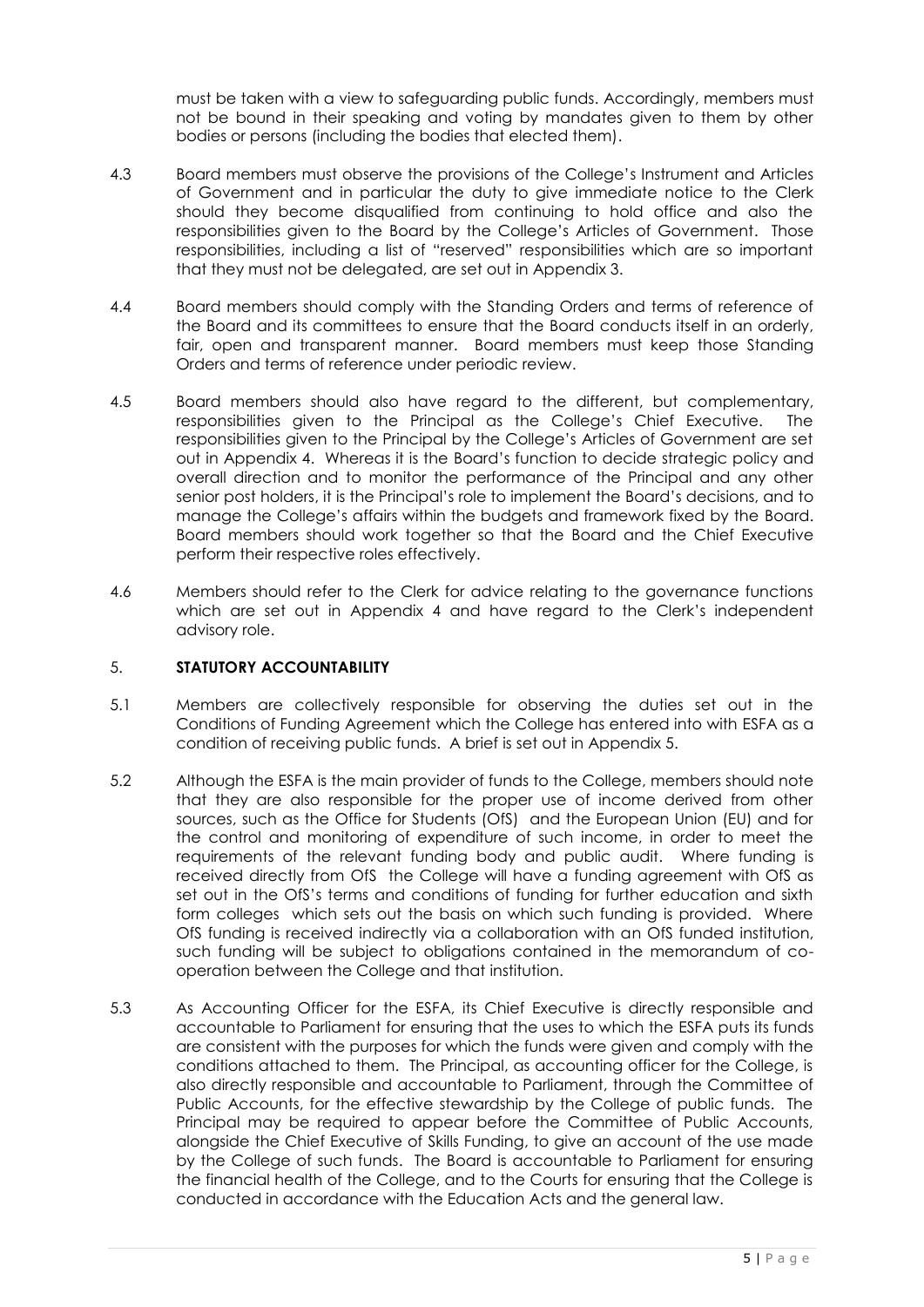## 6. **PUBLIC SERVICE VALUES**

Although further education corporations are classified as part of the private not for profit sector for government accounting purposes, they remain public bodies in many legal contexts. In particular, public service values are at the heart of the further education service. High standards of personal and corporate conduct, based on the principles set out in the Schedule and Appendix 1 of this Code, and the recognition that students and other users of the College's services come first, are a requirement of being a member and should underpin all decisions taken by the Board.

## 7. **SKILL, CARE AND DILIGENCE**

A board member should in all his or her work for the College exercise such skill as he or she possesses and such care and diligence as would be expected from a reasonable person in the circumstances. This will be particularly relevant when members act as agents of the College, for example, when functions are delegated to a committee of the Board or to the Chair. Board members should be careful to act within the terms of reference of any committees on which they serve.

## 8. **POWERS**

Board members are responsible for taking decisions which are within the powers given to the Board by Parliament under sections 18 and 19 of the Further and Higher Education Act 1992 as amended. A summary of those powers is set out in Appendix 6. If a member thinks that the Board is likely to exceed its powers by taking a particular decision, he or she should immediately refer the matter to the Clerk for advice.

## 9. **CONFLICTS OF INTEREST**

- 9.1 Like other persons who owe a fiduciary duty, members should seek to avoid putting themselves in a position where there is a conflict (actual or potential) between their personal interests and their duties to the Board. They should not allow any conflict of interest to arise which might interfere with the exercise of their independent judgement.
- 9.2 Members are reminded that under the College's Instrument of Government and its policy on Conflicts of Interest and the general law, they must disclose to the Board any direct or indirect financial interest they have, or may have, in the supply of work to the College or the supply of goods for the purposes of the College, or in any contract or proposed contract concerning the College, or in any other matter relating to the College or any other interest of a type specified by the Board in any matter relating to the College, or any duty which is material and which conflicts or may conflict with the interests of the Board.
- 9.3 If an interest of any kind (including an interest of a spouse, partner or business associate of a member or of a close relative of the member or his or her spouse, partner or business associate) is likely or would, if publicly known, be perceived as being likely to interfere with the exercise of a member's independent judgement, then:-
	- 9.3.1 the interest, financial or otherwise, should be reported to the Clerk;
	- 9.3.2 the nature and extent of the interest should be fully disclosed to the Board before the matter giving rise to the interest is considered;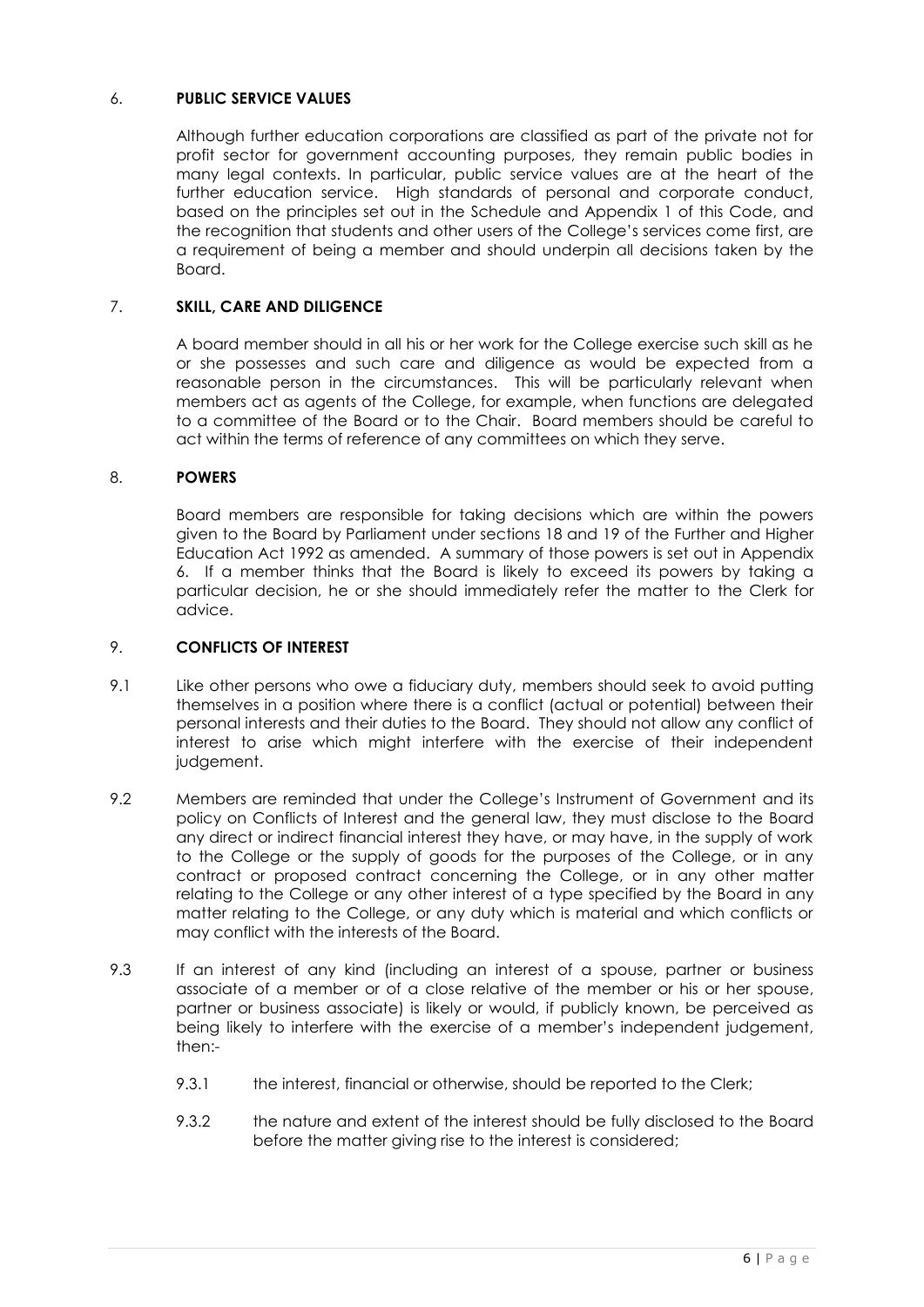- 9.3.3 if the member concerned is present at a meeting of the Board, or any of its committees, at which such supply, contract or other matter constituting the interest is to be considered, he or she should:-
	- (a) Not take part in the consideration or vote on any question with respect to it and shall not be counted in the quorum for that meeting; and
	- (b) Withdraw from that Board or committee meeting where required to do so by a majority of the members of the Board or committee present at the meeting.
- 9.4 For the purposes of clause 9.3 "close relative" includes but is not limited to a father, mother, brother, sister, child, grandchild and step-father/mother/ brother/sister/child.
- 9.5 Where it is proposed that the Board should grant a member a financial interest, (such as a contract for the supply of goods or services), the Board must observe the requirements of the Charities Act 2011. The Board may wish to take legal advice before granting such an interest to a member.
- 9.6 Members must not receive gifts, hospitality or benefits of any kind from a third party which might be in breach of the Bribery Act 2010 and the College's Anti-Bribery Policy or be seen to compromise their personal judgement or integrity. Any offer or receipt of such gifts, hospitality or benefits should immediately be reported to the Clerk.
- 9.7 The Clerk will maintain a Register of Members' Interests which will be open for public inspection. Members must disclose routinely to the Board all business interests, financial or otherwise, which they, or persons associated with them may have, and the Clerk will enter such interests on the Register. Members must give sufficient details to allow the nature of the interests to be understood by enquirers. Members should inform the Clerk whenever their circumstances change and interests are acquired or lost. In deciding whether an interest should be disclosed, members should have regard to the meaning given to "interest" in paragraphs 9.3 and 9.5 of this Code.

## 10. **COLLECTIVE RESPONSIBILITY**

- 10.1 The Board operates by members taking majority decisions in a corporate manner at quorate meetings, including meetings held by telephone or video conference and by alternative methods such as written resolutions in accordance with the Instrument clause 13. Therefore, a decision of the Board, even when it is not unanimous, is a decision taken by the members collectively and each individual member has a duty to stand by it, whether or not he or she was present at the meeting of the Board when the decision was taken.
- 10.2 If a member disagrees with a decision taken by the Board, his or her first duty is to have any disagreement discussed and minuted. If the member stronaly disagrees, he or she should consult the Chair and, if necessary, then raise the matter with the Board when it next meets. If no meeting is scheduled, the member should refer to the power of the Chair or of any five members under the College's Instrument of Government to call a special meeting and, if appropriate, exercise it, requesting the Clerk to circulate the member's views in advance to the other members. Alternatively, as a final resort, the member may decide to offer his or her resignation from office, after consulting the Chair.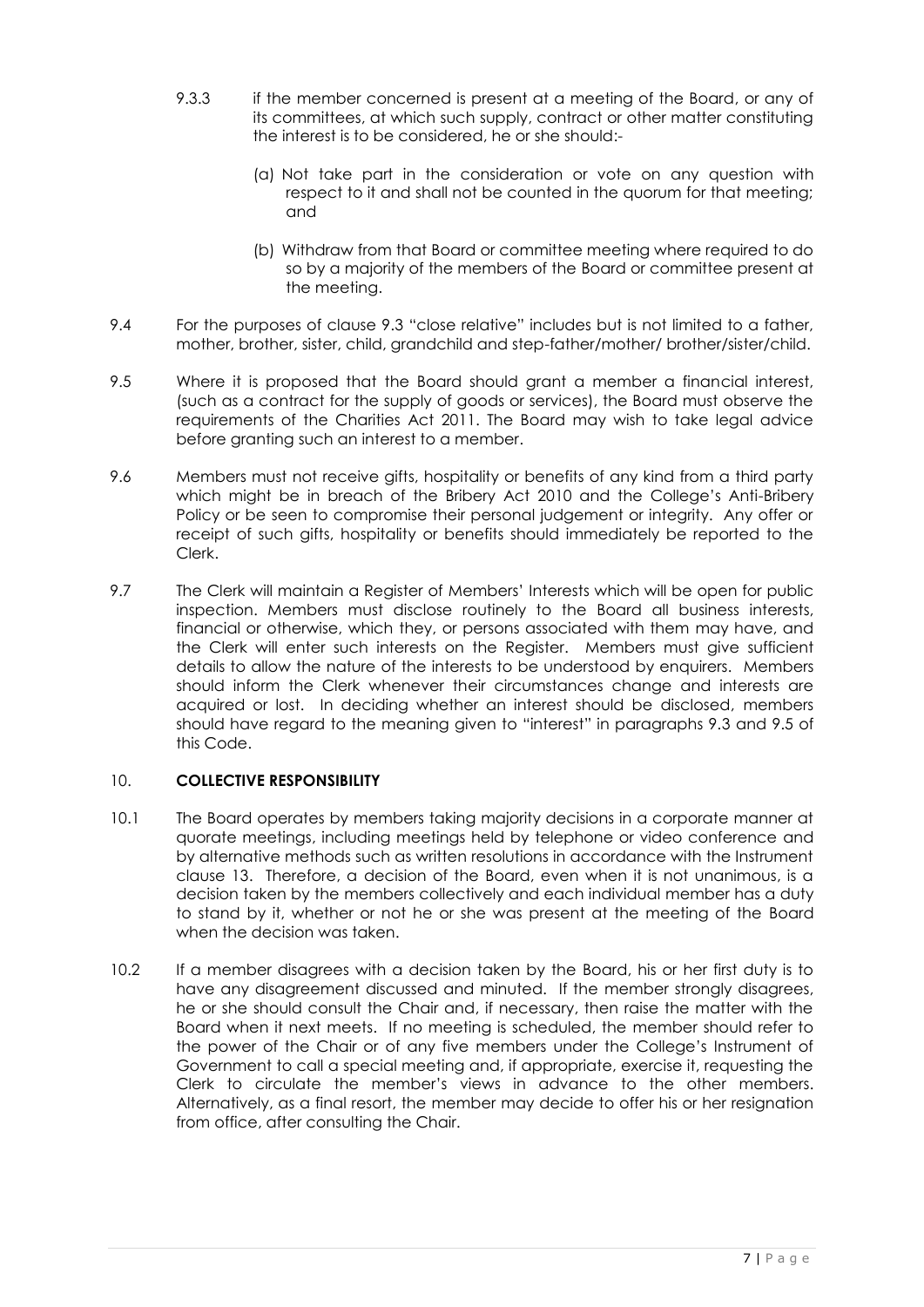## 11. **OPENNESS AND CONFIDENTIALITY**

- 11.1 Because of the Board's public accountability and the importance of conducting its business openly and transparently, members should ensure that, as a general principle, students and staff of the College have free access to information about the proceedings of the Board. Accordingly, agendas, minutes and other papers relating to meetings of the Board are normally available for public inspection when they have been approved for publication by the Chair.
- 11.2 There will be occasions when the record of discussions and decisions will not be made available for public inspection; for example, when the Board considers sensitive issues or named individuals and for other good reasons. Such excluded items will be kept in a confidential folder by the Clerk, and will be circulated in confidence to members, save for those members who have a conflicting interest in the particular sensitive matter. Some confidential items are likely to be of a sensitive nature for a certain period of time only (for example information relating to a proposed commercial transaction or collaboration with another institution). The Board should specify how long such items should be treated as confidential or, if this is not possible, such items should be regularly reviewed to consider whether the confidential status should be removed or whether the public interest in disclosure outweighs that confidential status and the item made available for public inspection. The Board must also consider the personal data that is contained within the excluded items in accordance with Board's obligations under the General Data Protection Regulation 2016 and the Data Protection Act 2018 (2Data Protection Laws") and whether or not disclosure of that personal data would be in breach of the Data Protection Laws or the rights and freedoms of the individual(s) in question. When considering such issues the members must also consider the College's publication scheme issued under the Freedom of Information Act 2000 and Environmental Information Regulations 2004. Nothing in this section overrides the College's obligation to disclose in response to a request received under the information law regimes (unless an appropriate exemption applies in each case) and the Board's Policy on Attendance at Meetings and Access to College Business.
- 11.3 Staff and student members have no right of access to minutes dealing with matters in respect of which they are required to withdraw from meetings under the College's Instrument of Government.
- 11.4 It is important that the Board and its committees have full and frank discussions in order to take decisions collectively. To do so, there must be trust between members with a shared corporate responsibility for decisions. Members should keep confidential any matter which, by reason of its nature, the Chair or members of any committee of the Board are satisfied should be dealt with on a confidential basis.
- 11.5 Members should not make statements to the press or media or at any public meeting relating to the proceedings of the Board or its committees without first having obtained the approval of the Chair or, in his or her absence, the Vice Chair. It is unethical for members publicly to criticise, canvass or reveal the views of other members which have been expressed at meetings of the Board or its committees.

## 12. **COMPLAINTS**

12.1 In order to ensure that the affairs of the College are conducted in an open and transparent manner and that the College is accountable for its use of public funds but also to its employees, its students and the community it serves, it is important for there to be appropriate complaints procedures in place and for these to be well publicised. Members are reminded of their specific responsibility under the Articles of Government to make rules specifying the procedures in accordance with which employees may seek redress of any grievances relating to their employment, of the importance of having formal complaints procedures in place to handle issues raised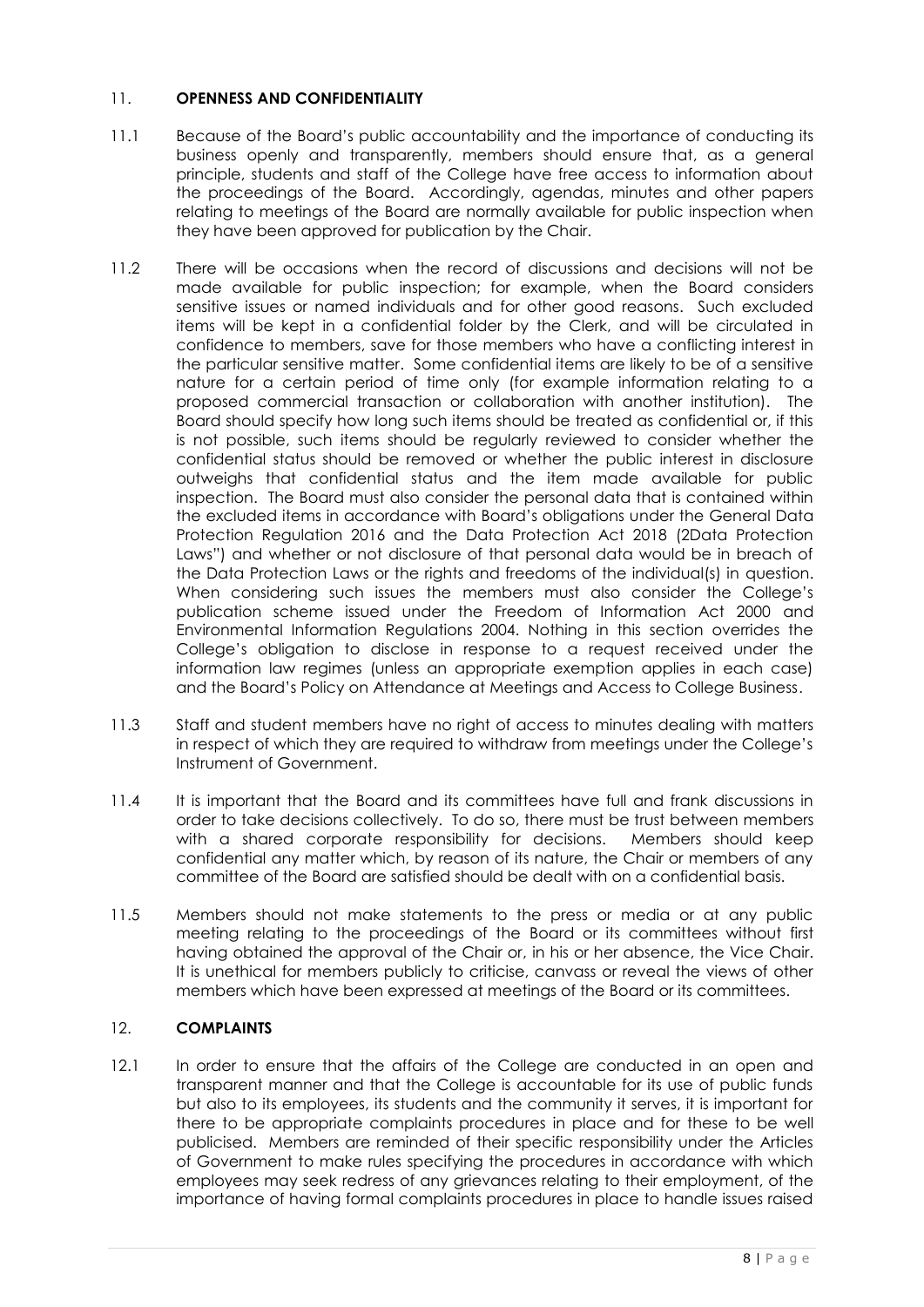by students, former students and third parties and of the legal requirement to have a whistleblowing procedure in place.

- Under the ESFA's Conditions of Funding Agreement with Colleges ( clause 15.3), students, employees and other third parties have a right to make a complaint to the SFA in respect of the College or of any of its decisions, and this right is referred to in the College's complaints and disciplinary procedures, copies of which can be obtained from the Clerk. Members in particular are reminded that under the ESFA's procedure for dealing with complaints about post 16 education and training provision funded by the ESFA (November 2018) the ESFA can investigate complaints about: quality management or experience education and training, undue delay or non-compliance with published complaints procedures, poor administration , equality and diversity issues (except where there is a more appropriate mechanism for dealing with the matter through the court or tribunals or other organisations),, advanced learner loans, apprenticeship providers from employers and from employers, parents or other third parties on behalf of apprentice(s).
- *The ESFA will not* investigate complaints about issues that are more than 12 months old (except for exceptional cases related to advanced learner loans), examination results, grades, marks, assessment outcomes or curriculum content, individual employment issues, contractual or commercial disputes or arrangements, disputes between an employer and a provider in relation to the apprenticeship levy, matters which are the subject of legal action matters that are better investigated by the police, , the cancellation or reimbursement of advanced learner loans(which should be referred to the student loan company, claims for compensation, a refund of fees or costs incurred when a learner has to transfer to another provider, issues classified as serial or allegations of fraud, financial irregularity, whistleblowing and allegations of incentives and inducements (which should be directed to the allegations team and safeguarding concerns.
- Complaints made by leaners following HE courses in FE colleges are directed to the Office of the Independent Adjudicator for HE. .

The Board approved a separate policy for Complaints against the Board, Board members and the Clerk on 20/3/18.

## 13. **ATTENDANCE AT MEETINGS**

A high level of attendance at meetings of the Board and its Committees is expected so that members can perform their functions properly. The Board's Standing Orders set out the target for attendance, which is reviewed annually.

## 14. **GOVERNANCE DEVELOPMENT**

- 14.1 The Board shall seek to ensure that all members are appointed on merit in accordance with an open selection procedure carried out by the Board's Governance & Search Committee, and are drawn widely from the community which the College serves so as to be representative of that community. The Board should have regard to the provisions relating to the membership of the Board in the College's Instrument of Government, the need to combat discrimination and to promote equality, and the need to make available a range of necessary skills and experience to ensure that the Board carries out its functions under the College's Articles of Government.
- 14.2 Members must obtain a thorough grounding in their duties and responsibilities by participating in the College's governance induction and training programmes, including regular refresher workshops.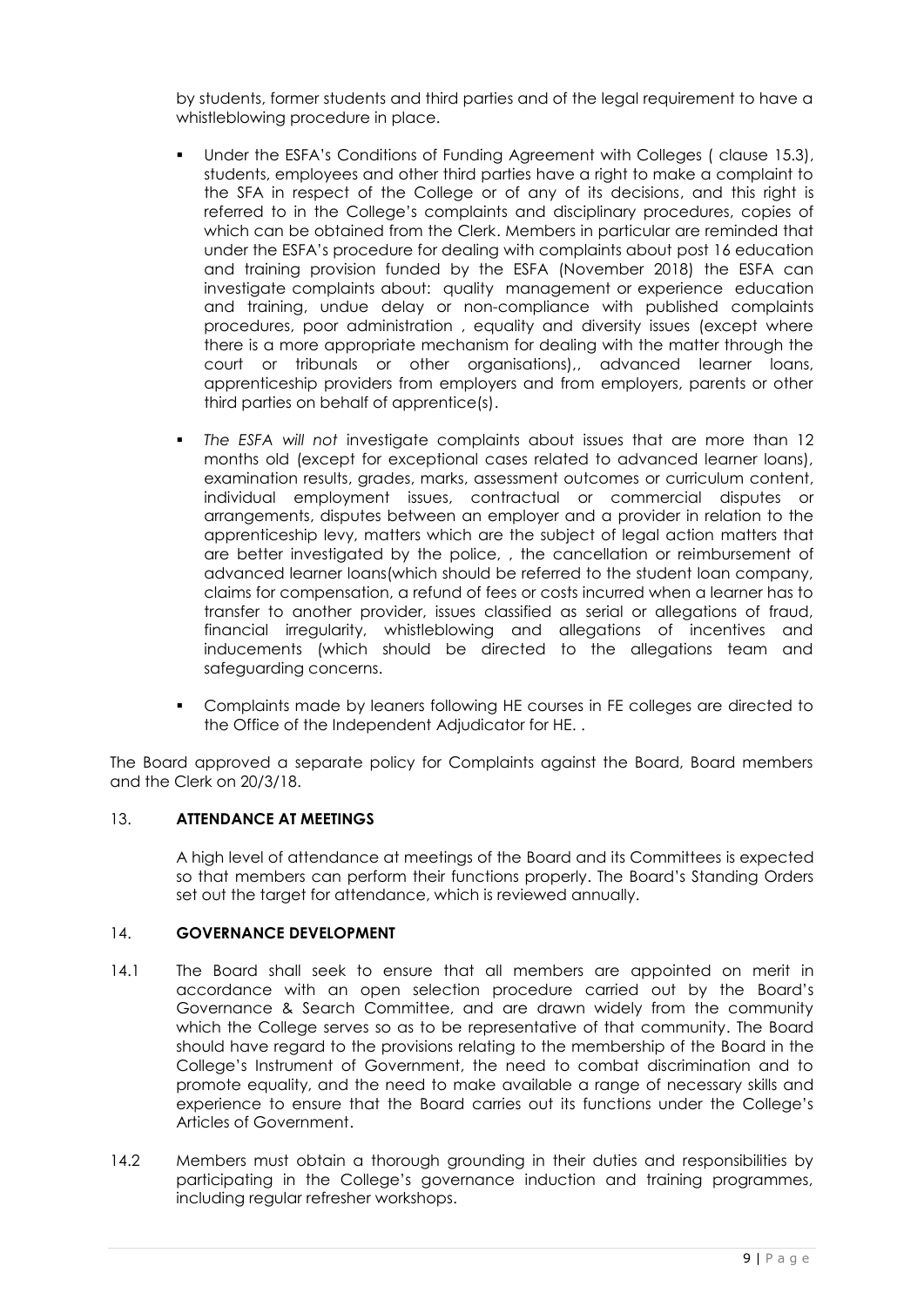14.3 In order to promote more effective governance, the Board will carry out an annual review of its performance duties and responsibilities, including a review of their own individual performance as part of a continuing and critical process of selfevaluation.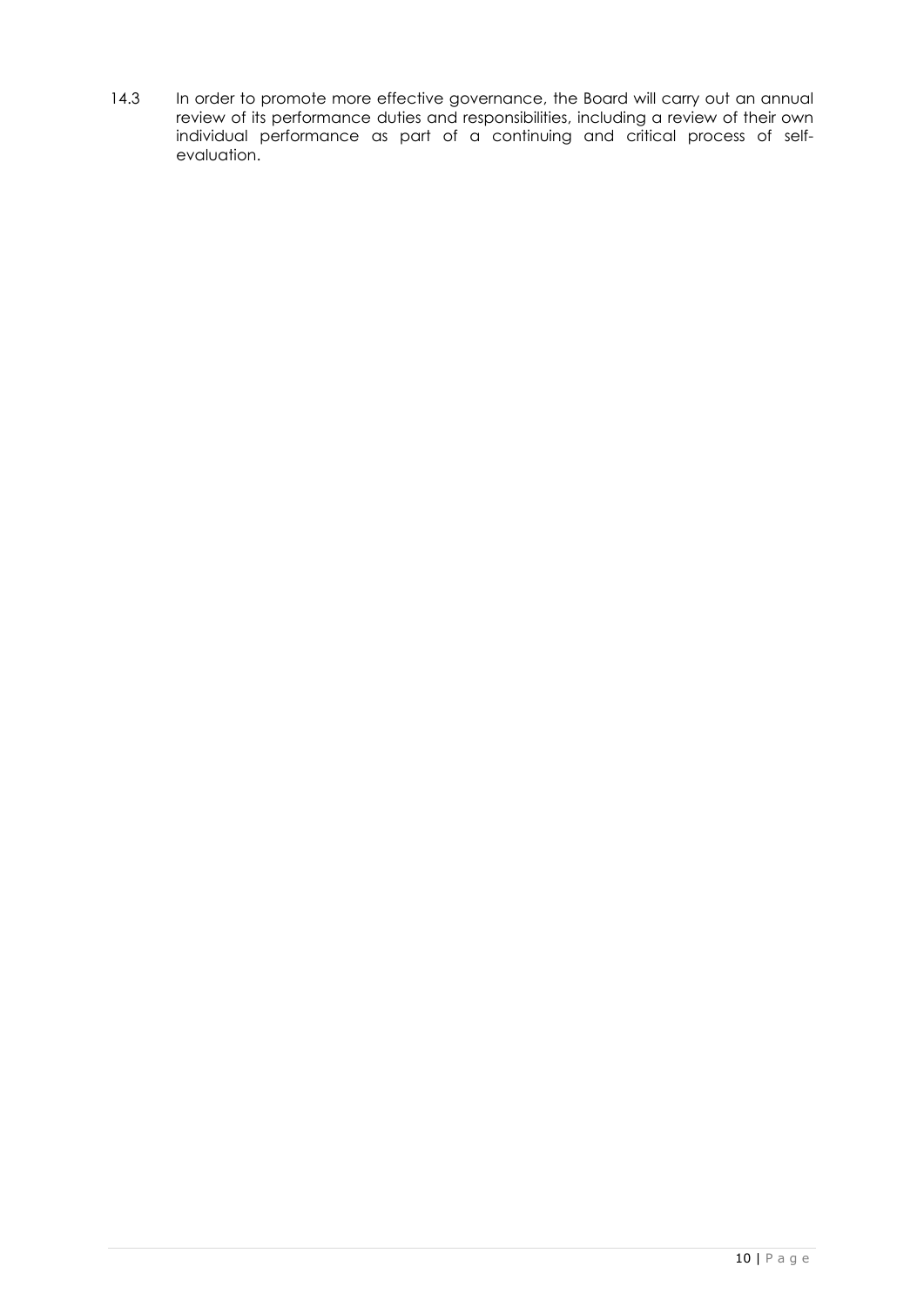## **SCHEDULE - List of source documents**

- 1. the College's Instrument of Government;
- 2. the College's Articles of Government;
- 3. the Standing Orders and Terms of Reference of the Board and its committees;
- 4. the Conditions of Funding Agreement entered into by the College with the ESFA
- 5. the College's Mission Statement (Purpose) and corporate objectives;
- 6. the College's Strategic/Development Plan;
- 7. the College's policies that extend to Board members, including the College's policies on Equal opportunities and Freedom of Speech, the Anti-bribery policy as required by the Bribery Act 2010, the College's Policy on Conflict of Interest, the College's policy on Safeguarding Learners, and the College's Policy (Prevent) on preventing people from being drawn into terrorism.
- 8. the principles laid down by the Committee on Standards in Public Life (Nolan Committee) for those holding public office, set out in Appendix 1:
- 9. the Post 16 Audit Code of Practice issued by the ESFA;
- 10. the Code of Good Governance published by the Association of Colleges;
- 11. the Good Governance Standard for Public Services published by the Independent Commission on Good Governance in Public Services (Good Governance Standard).

An extract from the Good Governance Standard setting out the six core principles of good governance is set out at Appendix 2. The following appendices are attached to this Code for reference.

- 1 The Seven Principles of Public Life
- 2 Six Core Principals of Good Governance
- 3 Responsibilities of Members
- 4 Responsibilities of the Principal and Clerk
- 5 Financial Memorandum of the ESFA
- 6 Powers of the Board.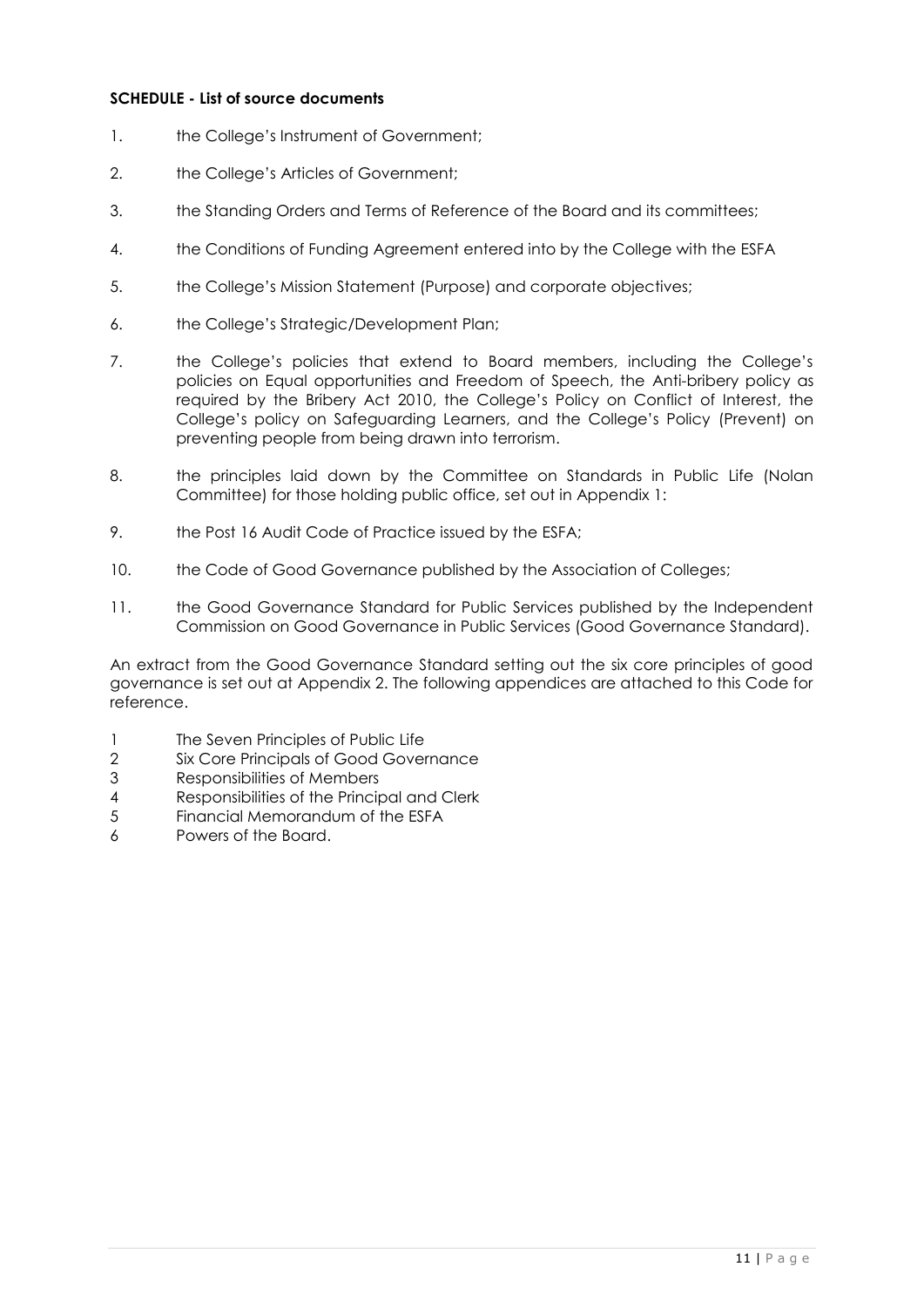# **AS A MEMBER OF THE BOARD I AGREE TO OBSERVE THIS CODE OF CONDUCT TO THE BEST OF MY**

## **ABILITIES.**

**Signed:** …………………………………………………………………………………. (Governor/Trustee)

**Date: …………………………………………………………………………………….**

…………………………………..................................................................................

**Name of Member (print)**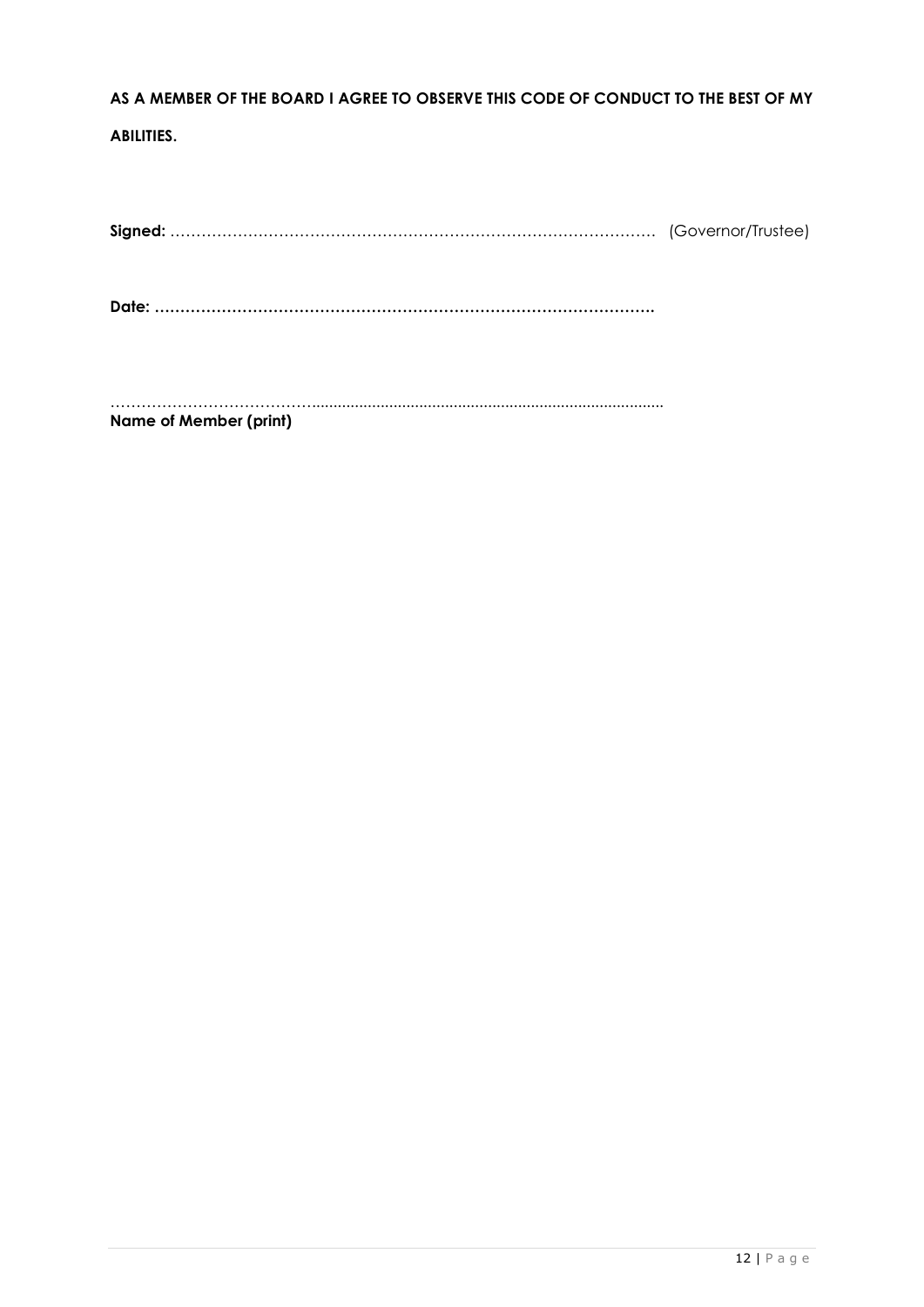## **The Seven Principles of Public Life**

The following is an extract from the Second Report of the Nolan Committee on Standards in Public Life, May 1996

#### **SELFLESSNESS**

Holders of public office should take decisions solely in terms of the public interest. They should not do so in order to gain financial or other material benefits for themselves, their family, or their friends.

#### **INTEGRITY**

Holders of public office should not place themselves under any financial or other obligation to outside individuals or organisations that might influence them in the performance of their official duties.

#### **OBJECTIVITY**

In carrying out public business, including making public appointments, awarding contracts, or recommending individuals for rewards and benefits, holders of public office should make choices on merit.

#### **ACCOUNTABILITY**

Holders of public office are accountable for their decisions and actions to the public and must submit themselves to whatever scrutiny is appropriate to their office.

#### **OPENNESS**

Holders of public office should be as open as possible about all the decisions and actions that they take. They should give reasons for their decisions and restrict information only when the wider public interest clearly demands.

#### **HONESTY**

Holders of public office have a duty to declare any private interests relating to their public duties and to take steps to resolve any conflicts arising in a way that protects the public interest.

#### **LEADERSHIP**

Holders of public office should promote and support these principles by leadership and example.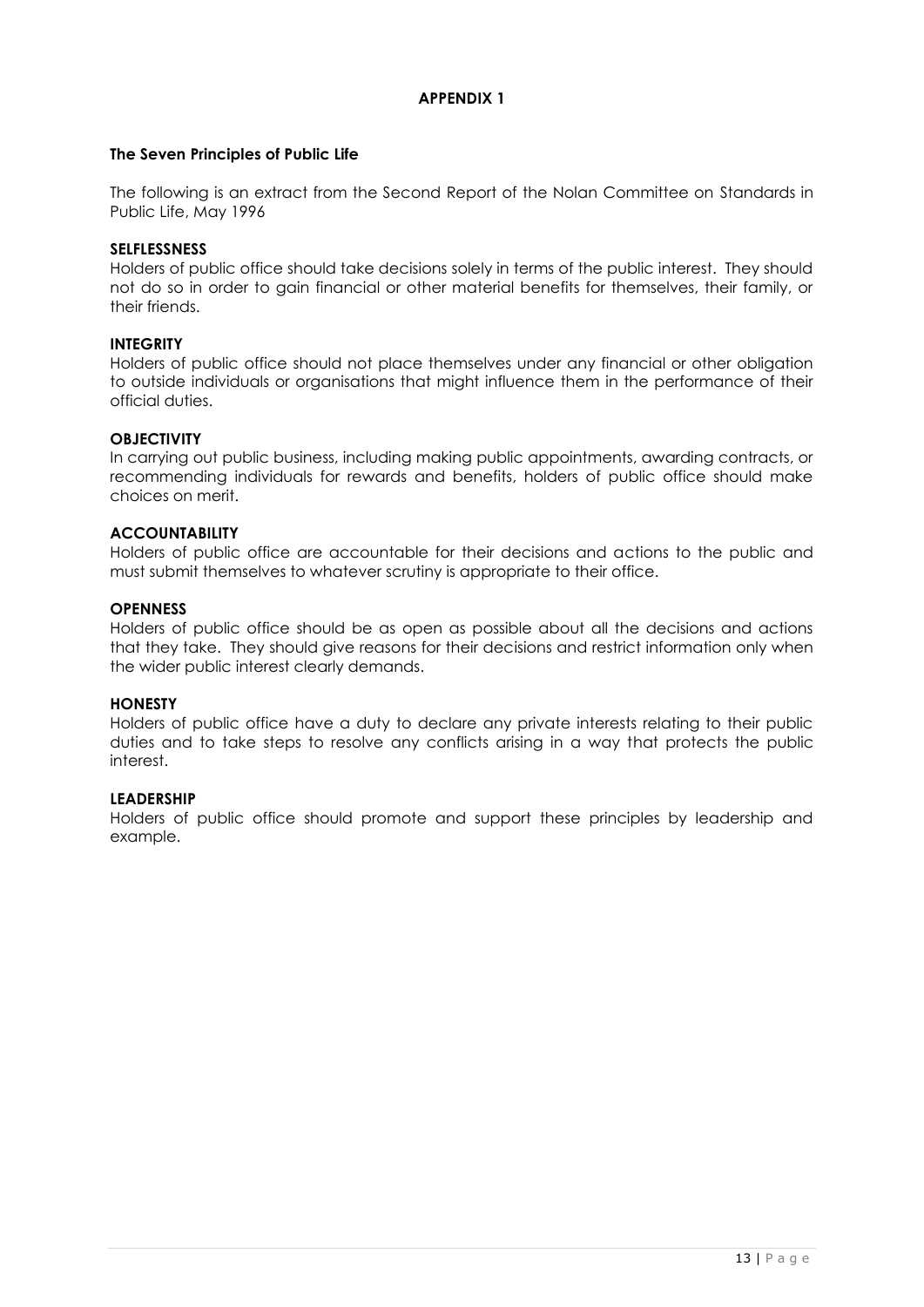## **Six Core Principles of Good Governance**

The following is an extract from the Good Governance Standard for Public Services published by the Independent Commission on Good Governance in Public Services, January 2005

## 1. **Good governance means focusing on the organisation's purposes and on outcomes for citizens and service users**

- 1.1 Being clear about the organisation's purposes and its intended outcomes for citizens and service users;
- 1.2 Making sure that users receive a high quality service;
- 1.3 Making sure that taxpayers receive value for money.
- 2. **Good governance means performing effectively in clearly defined functions and roles**
- 2.1 Being clear about the functions of the governing body;
- 2.2 Being clear about the responsibilities of the non-executives and the executive, and making sure that those responsibilities are carried out;
- 2.3 Being clear about relationships between the members and the public.

## 3. **Good governance means promoting values for the whole organisation and demonstrating the values of good governance through behaviour**

- 3.1 Putting organisational values into practice;
- 3.2 Individual members behaving in ways that uphold and exemplify effective governance.
- 4. **Good Governance means taking informed, transparent decisions and managing risk**
- 4.1 Being rigorous and transparent about how decisions are taken;
- 4.2 Having and using good quality information, advice and support;
- 4.3 Making sure that an effective risk management systems is in operation.

## 5. **Good governance means developing the capacity and capability of the governing body to be effective**

- 5.1 Making sure that appointed and elected members have the skills, knowledge and experience they need to perform well;
- 5.2 Developing the capability of people with governance responsibilities and evaluating their performance, as individuals and as a group;
- 5.3 Striking a balance, in the membership of the governing body, between continuity and renewal.

## 6. **Good governance means engaging stakeholders and making accountability real**

- 6.1 Understanding formal and informal accountability relationships;
- 6.2 Taking an active and planned approach to dialogue with accountability to the public;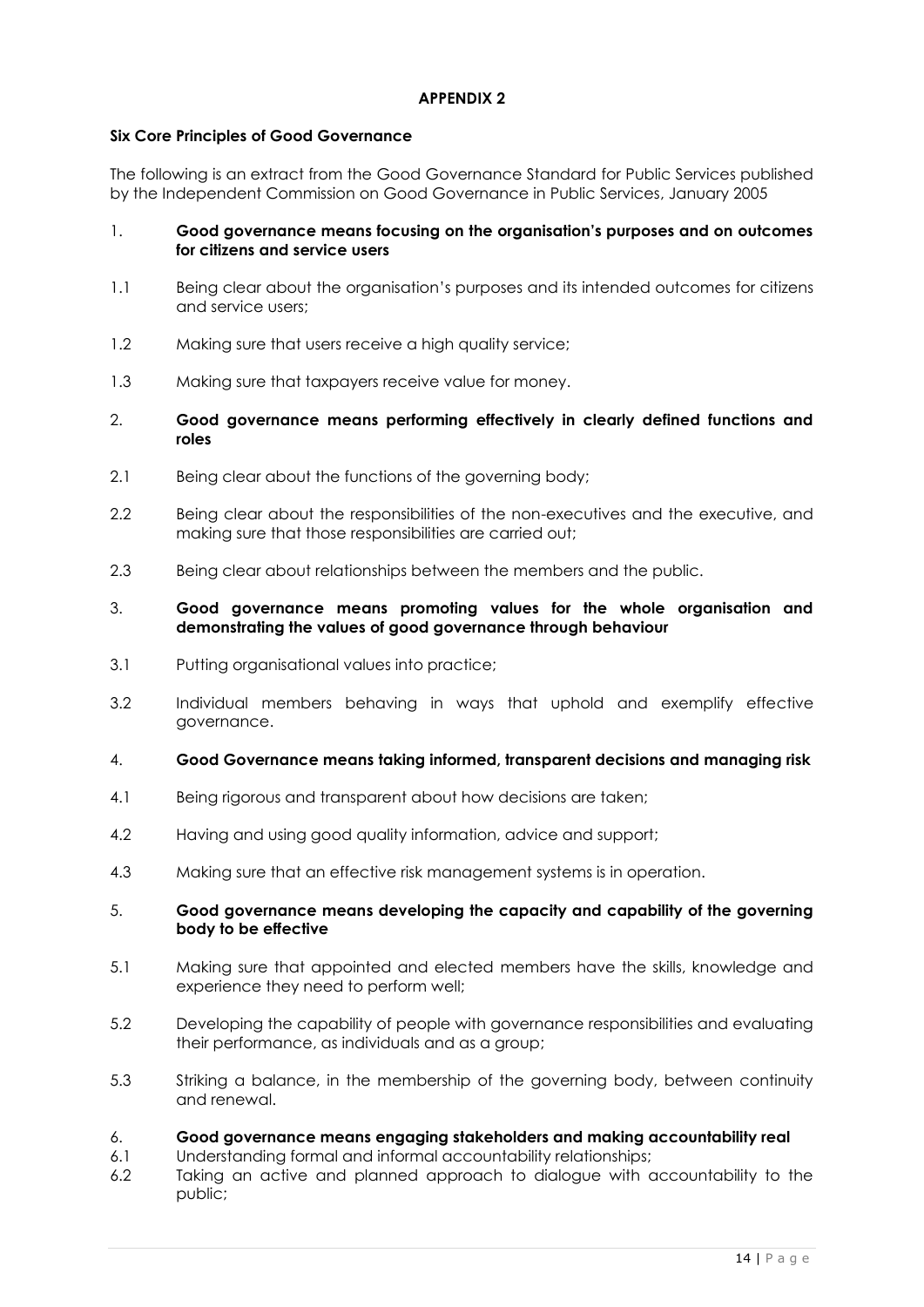- 6.3 Taking an active and planned approach to responsibility to staff;
- 6.4 Engaging effectively with institutional stakeholders.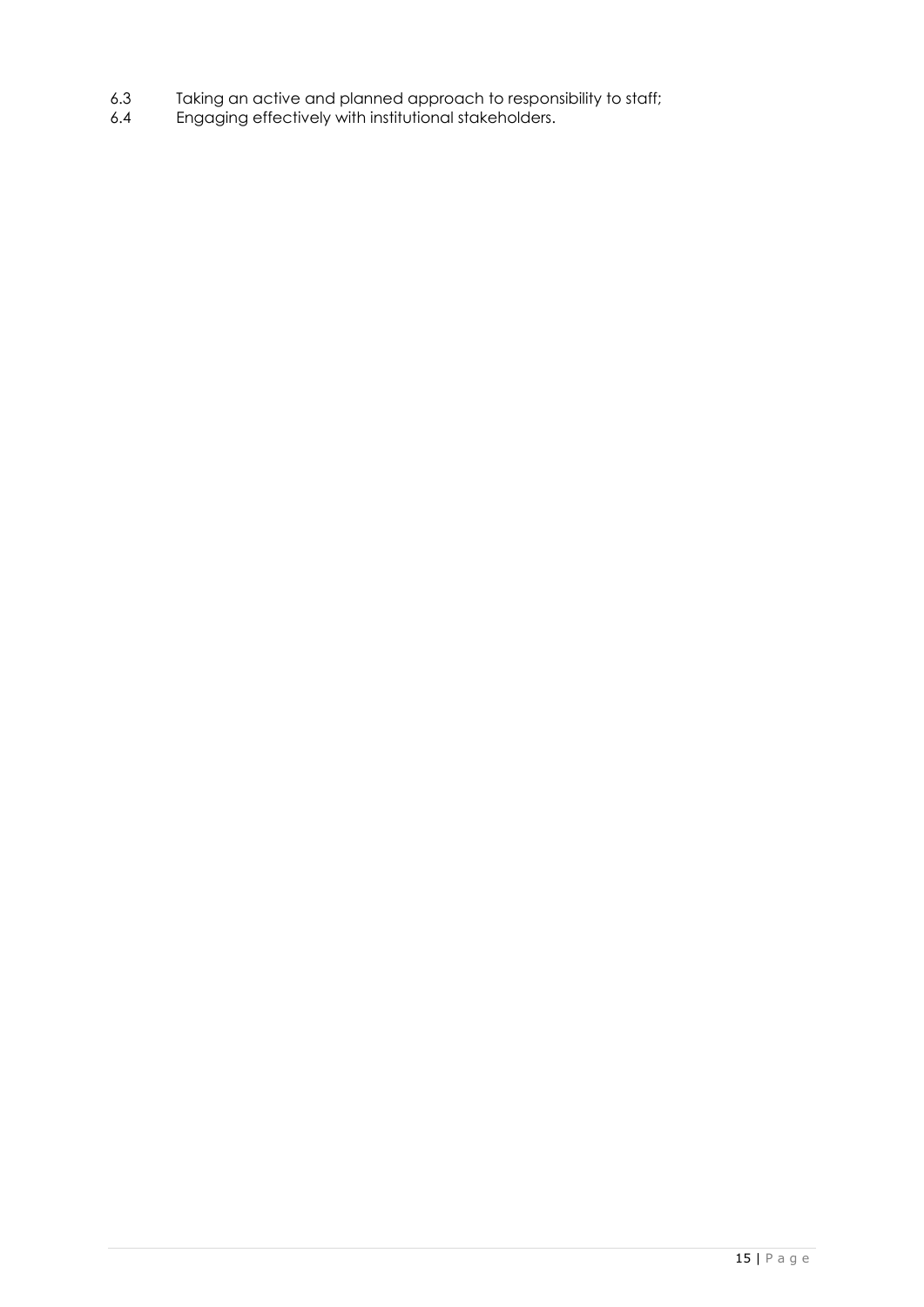## **Summary of Main Responsibilities of the Board under the Articles of Government**

Under the College's Articles of Government**<sup>1</sup>** the Board shall be responsible:

- (a) for the determination and periodic review of the educational character and mission of the institution and for oversight of its activities;
- (b) publishing arrangements for obtaining the views of staff and students on the determination and periodic review of the educational character and mission of the institution and the oversight of its activities
- (c) for approving the quality strategy of the institution
- (d) for the effective and efficient use of resources, the solvency of the institution and the Board and for safeguarding their assets;
- (e) for approving annual estimates of income and expenditure;
- (f) for the appointment, grading, suspension, dismissal and determination of the pay and conditions of service of the holders of senior posts and the Clerk, including, where the Clerk is, or is to be appointed as, a member of staff, the Clerk's appointment, grading, suspension, dismissal and determination of pay in the capacity as a member of staff;
- (g) for setting a framework for the pay and conditions of service of all other staff; and
- (h) for setting the policy by which the tuition and other fees payable to the College are determined (subject to any terms and conditions attached to grants, loans or other payments paid or made by the ESFA).

"Senior Post" means the post of Principal and such other senior posts as the members may decide for the purposes of the Articles.

## **Responsibilities which must not be delegated by the Board:**

The Articles of Government prohibit the Board from delegating the following:-

- (a) the determination of the educational character and mission of the institution;
- (b) the approval of the annual estimates of income and expenditure;
- (c) the responsibility for ensuring the solvency of the institution and the Board and the safeguarding of their assets;
- (d) the appointment or dismissal of the Principal or holder of a senior post;
- (e) the appointment or dismissal of the Clerk (including, where the Clerk is, or is to be, appointed as a member of staff the Clerk's appointment or, subject to Article 10, dismissal in the capacity as member of staff);
- (f) the modifying or revoking of the Articles of Government;
- (g) the power to determine an appeal under articles 10 and

-

**<sup>1</sup>** The Instrument and Articles of Government 2008 set out the position. The Board of Governors may amend the I&A within the parameters set by the new Schedule 4 Further and Higher Education Act 1992 as inserted by the Education Act 2011.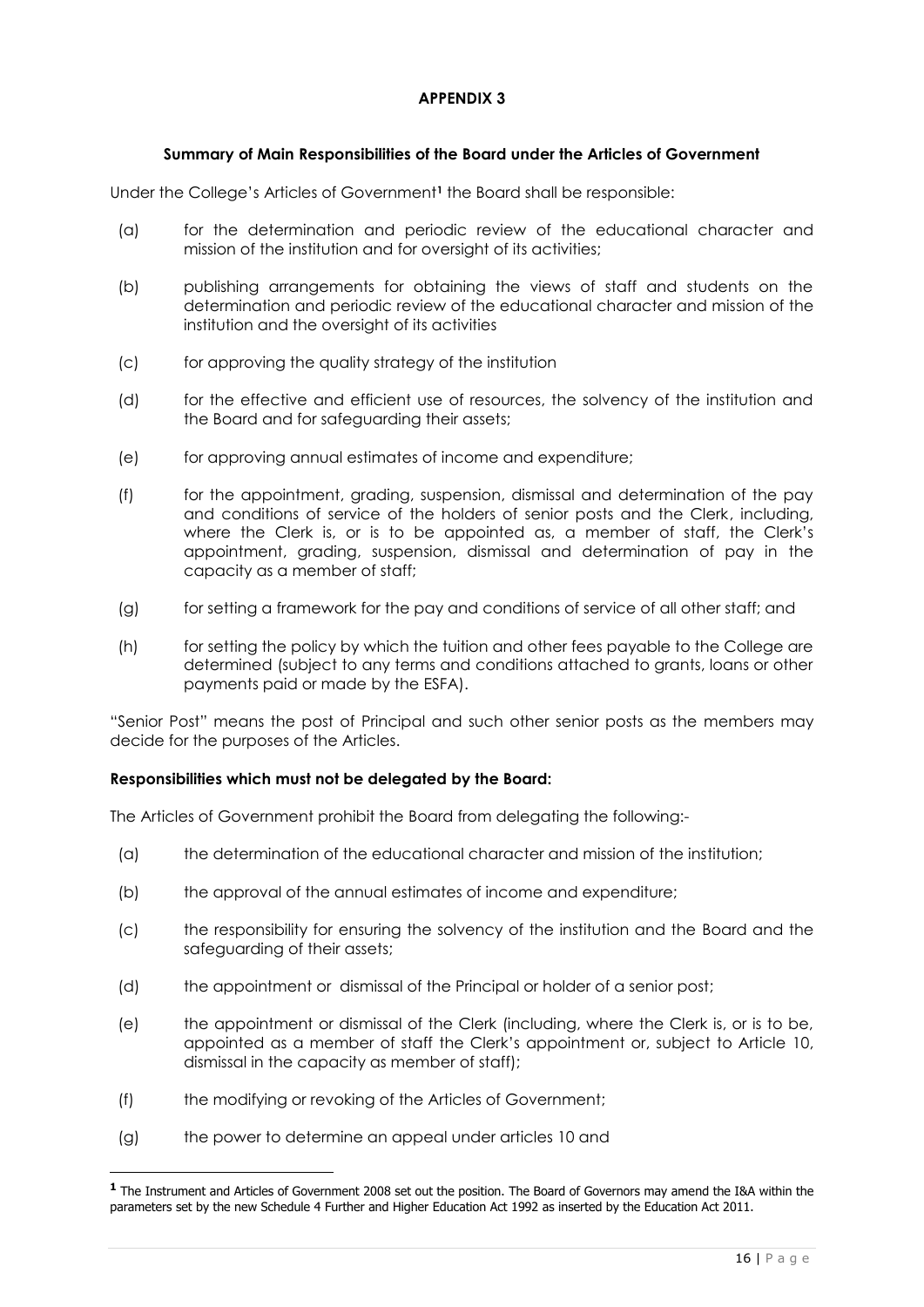(h) to the Principal the power to determine an appeal in connection with the dismissal of a member of staff under article 10 unless the Principal has previously delegated his power under article 10 to dismiss a member of staff to the holder of a senior post.

The Board may, from time to time, resolve to add other functions which must not be delegated to this list of "reserved" responsibilities.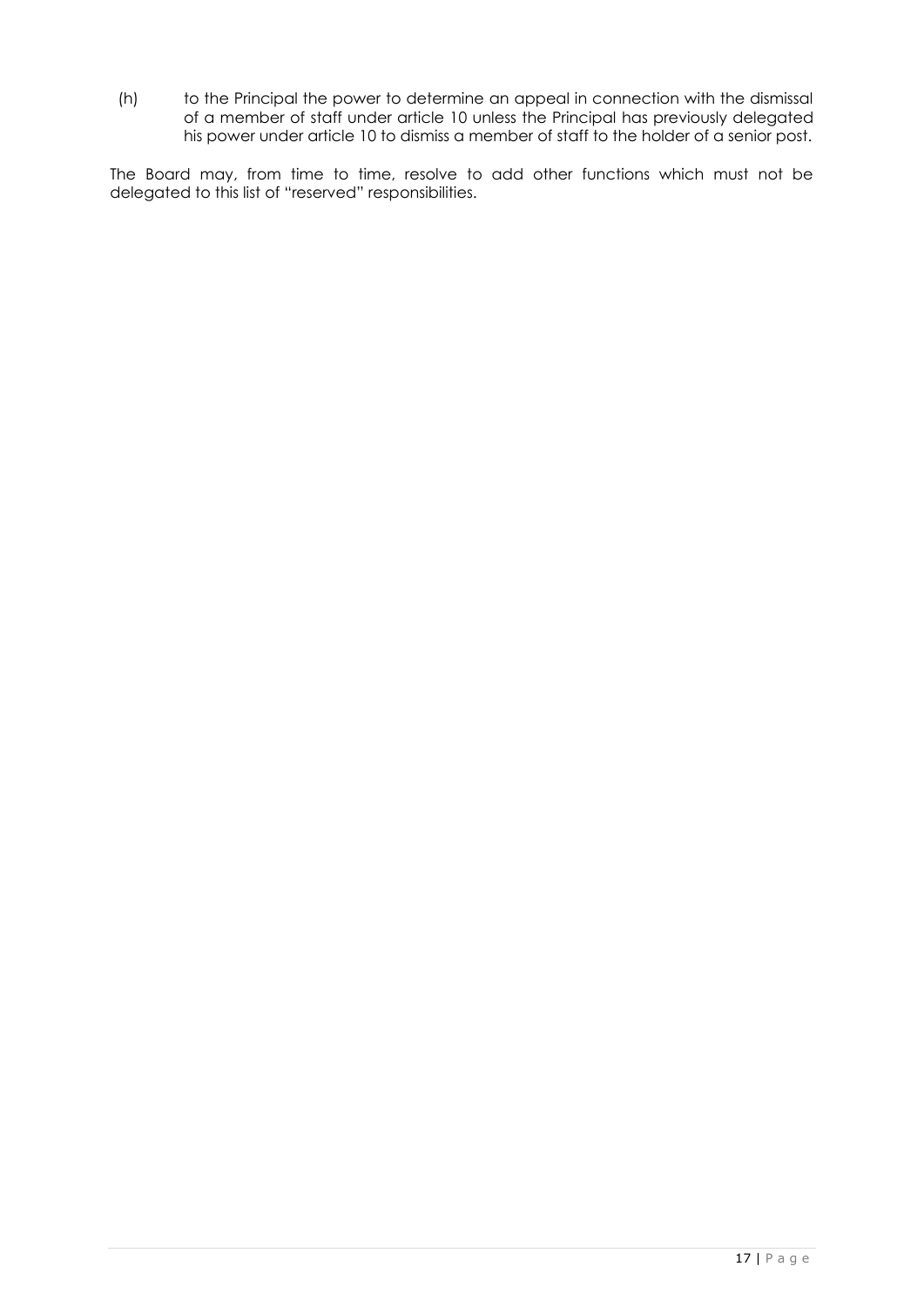## **Summary of main responsibilities of the Principal under the Articles of Government**

Under the College's Articles of Government the Principal shall be the Chief Executive of the College and shall be responsible for:

- (a) making proposals to the Board about the educational character and mission of the institution, and for implementing the decisions of the Board;
- (b) the determination, of the institution's academic activities and the determination of its other activities;
- (c) preparing annual estimates of income and expenditure, for consideration and approval by the Board, and the management of budget and resources within the estimates approved by the Board;
- (d) the organisation, direction and management of the institution and leadership of the staff;
- (e) the appointment, assignment, grading, appraisal, suspension, dismissal, and determination, within the framework set by the Board, of the pay and conditions of service of staff, other than the holders of senior posts or the Clerk, where the Clerk is also a member of the staff; and
- (f) maintaining student discipline and, within the rules and procedures provided for within these Articles, suspending or expelling students on disciplinary grounds and expelling students for academic reasons.

## **Summary of main responsibilities of the Clerk under the Articles of Government**

Under the College's Articles of Government the Clerk shall be responsible for advising the Board with regard to:

- a) the operation of its powers;
- b) procedural matters;
- c) the conduct of its business; and
- d) matters of governance practice.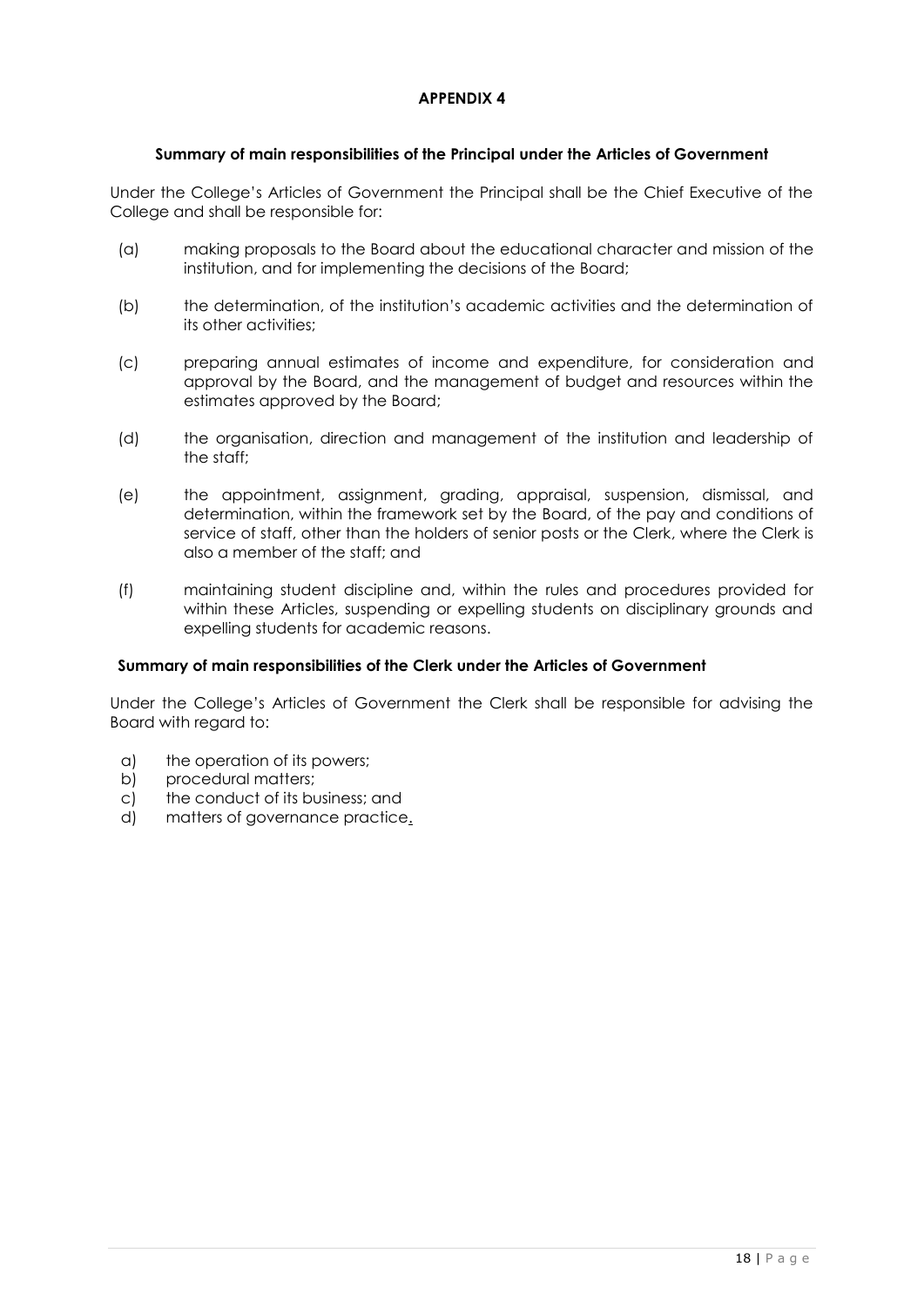#### **APPENDIX 5 Summary of the ESFA's College Funding Framework**

- In 2019 to 2020 FE funding will be contracted using a new contract framework.
- The purpose of the new framework is to:
	- o reduce the number of separate agreements that providers will hold with ESFA;
	- o ensure consistency across ESFA agreements
	- o update the contracts with the latest commercial best practice.
- The new framework will be used for all FE funding except for levy apprenticeships and European Social Fund.
- The ESFA will start to roll the framework out in May 2019 with the Advanced Learner Loans and add further allocated funding for the 2019 to 2020 funding year in the summer. It also intends to move the procured AEB and non-levy apprenticeships funding across to this framework in the summer of 2019.
- The agreements are formed of a main terms and conditions document and schedules. Further information about the new framework can be accessed here:
- <https://www.gov.uk/guidance/esfa-education-and-skills-contracts-2019-to-2020>
- Schedule 9 of the Conditions of Funding Agreement sets out the key issues for Corporation Members to take account of. Nevertheless, all governors should ensure that they have reviewed and are familiar with the Funding Agreement in its entirety and any other ESFA agreement that applies to the College.

### APPENDIX 6

#### Summary of the Statutory Powers of the Board

#### **PRINCIPAL POWERS**

Under section 33E of the Further and Higher Education Act 1992 as amended by the Apprenticeship, Skills, Children and Learning Act 2009, a further education corporation may:-

- (a) provide further and higher education;
- (b) provide secondary education suitable to the requirements of persons who have attained the age of 14 years, or provide secondary education or participate in the provision of secondary education at a school (subject to the consultation with the appropriate local education authority); and
- (c) supply goods or services in connection with their provision of education.

These powers are known as the Corporation's "principal powers".

#### **SUPPLEMENTARY POWERS**

Under section 33F of the 1992 Act as amended, the Corporation may do anything which appears to it to be necessary or expedient for the purpose of or in connection with the exercise of any of the principal powers conferred by section 33 of the Act, including in particular the following:-

- a) the power to acquire and dispose of land and other property;
- b) the power to enter into contracts, including in particular:

contracts for the employment of teachers and other staff for the purposes of or in connection with carrying on any activities undertaken in the exercise of the Corporation's principal powers; and

contracts with respect to the carrying on by the Corporation of any such activities